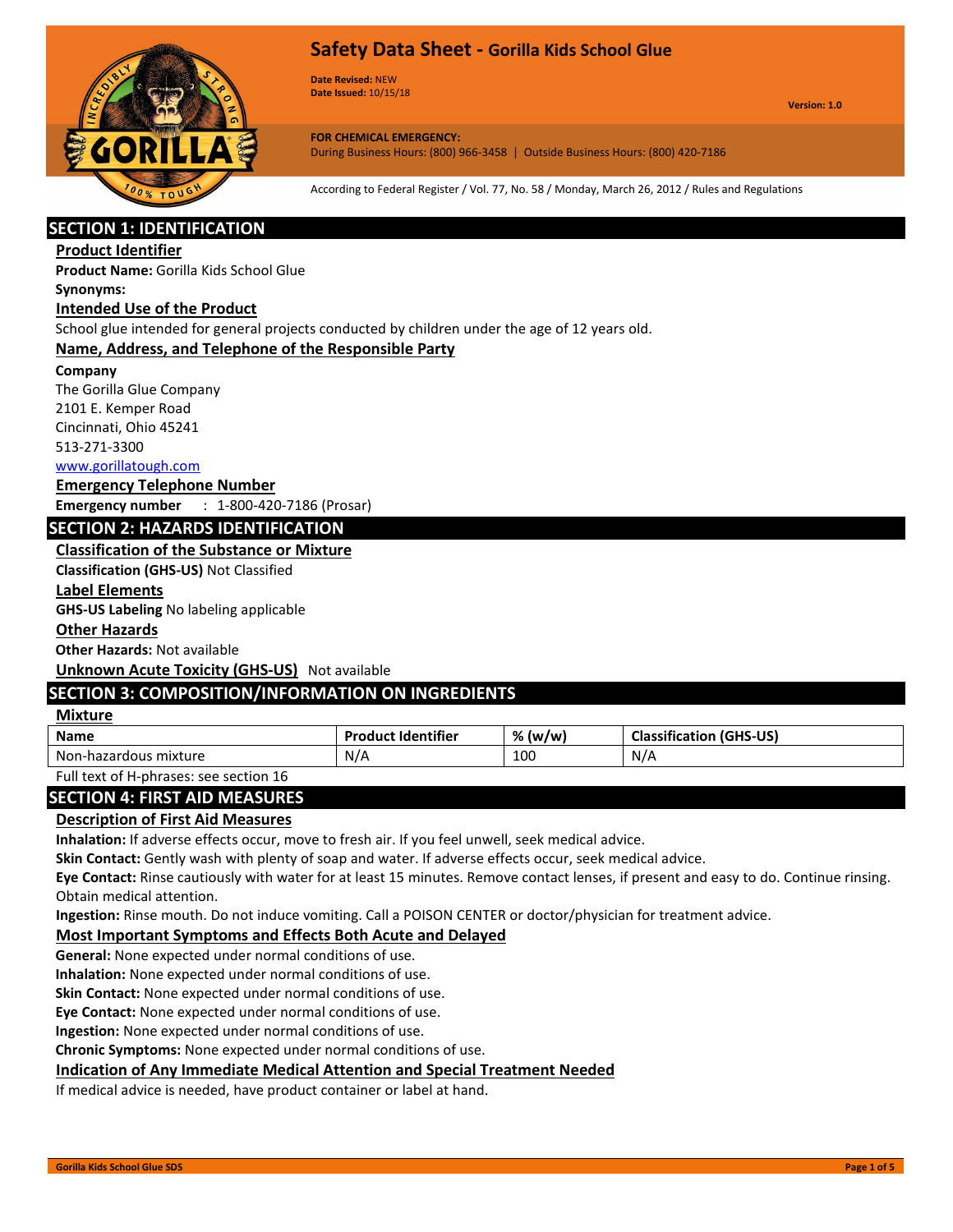

**Date Revised:** NEW **Date Issued:** 10/15/18

**Version: 1.0**

**FOR CHEMICAL EMERGENCY:** During Business Hours: (800) 966-3458 | Outside Business Hours: (800) 420-7186

According to Federal Register / Vol. 77, No. 58 / Monday, March 26, 2012 / Rules and Regulations

# **SECTION 5: FIRE-FIGHTING MEASURES**

### **Extinguishing Media**

**Suitable Extinguishing Media:** Water spray, fog, carbon dioxide (CO2), alcohol-resistant foam, or dry chemical.

**Unsuitable Extinguishing Media:** Do not use a heavy water stream. Use of heavy stream of water may spread fire.

### **Special Hazards Arising From the Substance or Mixture**

**Fire Hazard:** Not flammable.

**Explosion Hazard:** Product is not explosive.

**Reactivity:** Hazardous reactions will not occur under normal conditions.

### **Advice for Firefighters**

**Precautionary Measures Fire:** Exercise caution when fighting any chemical fire.

**Firefighting Instructions:** Do not allow run-off from fire fighting to enter drains or water courses.

**Protection During Firefighting:** Do not enter fire area without proper protective equipment, including respiratory protection.

**Hazardous Combustion Products**: Carbon oxides (CO, CO2). Nitrogen oxides. Silicon oxides. Hydrocarbons. Amines. Irritating fumes. **Reference to Other Sections**

Refer to section 9 for flammability properties.

## **SECTION 6: ACCIDENTAL RELEASE MEASURES**

## **Personal Precautions, Protective Equipment and Emergency Procedures**

**General Measures:** Do not get in eyes, on skin, or on clothing. Contaminated surfaces will become very slippery.

#### **For Non-Emergency Personnel**

**Protective Equipment:** Use appropriate personal protection equipment (PPE).

### **For Emergency Personnel**

**Protective Equipment:** Equip cleanup crew with proper protection.

**Emergency Procedures:** Upon arrival at the scene, a first responder is expected to recognize the presence of dangerous goods, protect oneself and the public, secure the area, and call for the assistance of trained personnel as soon as conditions permit.

### **Environmental Precautions**

Prevent entry to sewers and public waters.

### **Methods and Material for Containment and Cleaning Up**

**For Containment:** Absorb and/or contain spill with inert material, then place in suitable container.

**Methods for Cleaning Up:** Clear up spills immediately and dispose of waste safely. Practice good housekeeping - spillage can be slippery on smooth surface either wet or dry. Dispose of in accordance with local, state, territorial, provincial, federal and international regulations.

### **Reference to Other Sections**

See heading 8, Exposure Controls and Personal Protection. Concerning disposal elimination after cleaning, see item 13.

### **SECTION 7: HANDLING AND STORAGE**

### **Precautions for Safe Handling**

**Handling Temperature:** > 10 °C (50 °F)

**Hygiene Measures:** Handle in accordance with good industrial hygiene and safety procedures. Wash hands and other exposed areas with mild soap and water before eating, drinking, or smoking and again when leaving work.

### **Conditions for Safe Storage, Including Any Incompatibilities**

**Storage Conditions:** Store in a dry, cool and well-ventilated place. Keep container closed when not in use.

**Incompatible Materials:** Strong acids, strong bases, strong oxidizers.

**Maximum Storage Period:** Varies depending on storage conditions. For best results, protect from frost and do not store in heat or direct sunlight. Keep tightly sealed and between temperatures 10 and 35°C (50 and 95°F).

## **SECTION 8: EXPOSURE CONTROLS/PERSONAL PROTECTION**

### **Control Parameters**

There are no established Exposure limits from the manufacturer, supplier, importer, or the appropriate advisory agency including: ACGIH (TLV), NIOSH (REL), OSHA (PEL), Canadian provincial governments, or the Mexican government.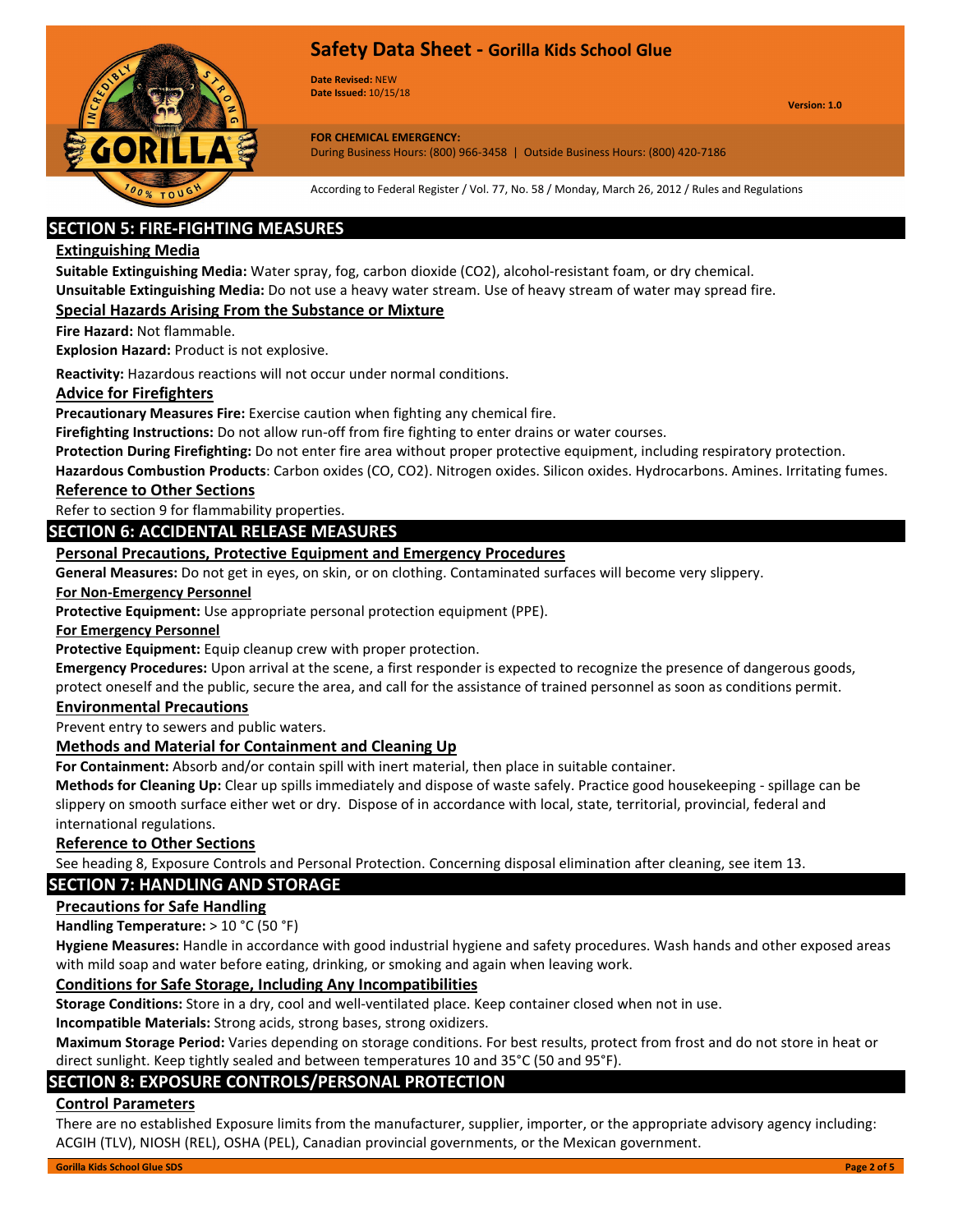

**Date Revised:** NEW **Date Issued:** 10/15/18

**Version: 1.0**

**FOR CHEMICAL EMERGENCY:** During Business Hours: (800) 966-3458 | Outside Business Hours: (800) 420-7186

According to Federal Register / Vol. 77, No. 58 / Monday, March 26, 2012 / Rules and Regulations

### **Exposure Controls**

**Appropriate Engineering Controls:** Emergency eye wash fountains and safety showers should be available in the immediate vicinity of any potential exposure. Ensure adequate ventilation, especially in confined areas. Ensure all national/local regulations are observed.

**Personal Protective Equipment:** Not necessary under normal conditions.

**Materials for Protective Clothing:** Not necessary under normal conditions.

**Hand Protection:** Not necessary under normal conditions.

**Eye Protection:** Not necessary under normal conditions.

**Skin and Body Protection:** Wear suitable protective clothing.

**Respiratory Protection:** Not necessary under normal conditions.

**Other Information:** When using, do not eat, drink or smoke.

### **SECTION 9: PHYSICAL AND CHEMICAL PROPERTIES**

**Information on Basic Physical and Chemical Properties**

| <b>Physical State</b>                                    |                      | Liguid                                                                |
|----------------------------------------------------------|----------------------|-----------------------------------------------------------------------|
| Appearance                                               |                      | White                                                                 |
| Odor                                                     |                      | Not Available                                                         |
| <b>Odor Threshold</b>                                    |                      | Not available                                                         |
| рH                                                       |                      | 5.9                                                                   |
| <b>Relative Evaporation Rate (butylacetate=1)</b>        |                      | Not available                                                         |
| <b>Melting/Freezing Point</b>                            |                      | Not available                                                         |
| <b>Boiling Point</b>                                     |                      | $100^{\circ}$ C                                                       |
| <b>Flash Point</b>                                       |                      | Not available                                                         |
| <b>Auto-ignition Temperature</b>                         |                      | Not available                                                         |
| <b>Decomposition Temperature</b>                         |                      | Not available                                                         |
| Flammability (solid, gas)                                |                      | Not available                                                         |
| <b>Upper and Lower Flammable Limits</b>                  |                      | Not available                                                         |
| <b>Vapor Pressure</b>                                    |                      | Not available                                                         |
| <b>Relative Vapor Density at 20 °C</b>                   |                      | Not available                                                         |
| <b>Specific Gravity/Relative Density</b>                 |                      | 1.05                                                                  |
| Solubility                                               |                      | Not available                                                         |
| Partition coefficient: n-octanol/water                   |                      | Not available                                                         |
| <b>Viscosity, Dynamic</b>                                |                      | Not Available                                                         |
| <b>Explosion Data - Sensitivity to Mechanical Impact</b> | $\ddot{\phantom{a}}$ | Not expected to present an explosion hazard due to mechanical impact. |
| <b>Explosion Data - Sensitivity to Static Discharge</b>  |                      | Not expected to present an explosion hazard due to static discharge.  |

## **SECTION 10: STABILITY AND REACTIVITY**

**Reactivity:** Hazardous reactions will not occur under normal conditions.

**Chemical Stability:** Stable under recommended handling and storage conditions (see section 7).

**Possibility of Hazardous Reactions:** Hazardous polymerization will not occur.

**Conditions to Avoid:** Direct sunlight. Extremely high or low temperatures.

**Incompatible Materials:** Strong acids, strong bases, strong oxidizers. Nitrates. Peroxides. Perchlorates.

**Hazardous Decomposition Products:** Under normal conditions of storage and use, hazardous decomposition products should not be produced.

### **SECTION 11: TOXICOLOGICAL INFORMATION**

**Information on Toxicological Effects - Product**

**Acute Toxicity:** Not classified

**LD50 and LC50 Data:** Not available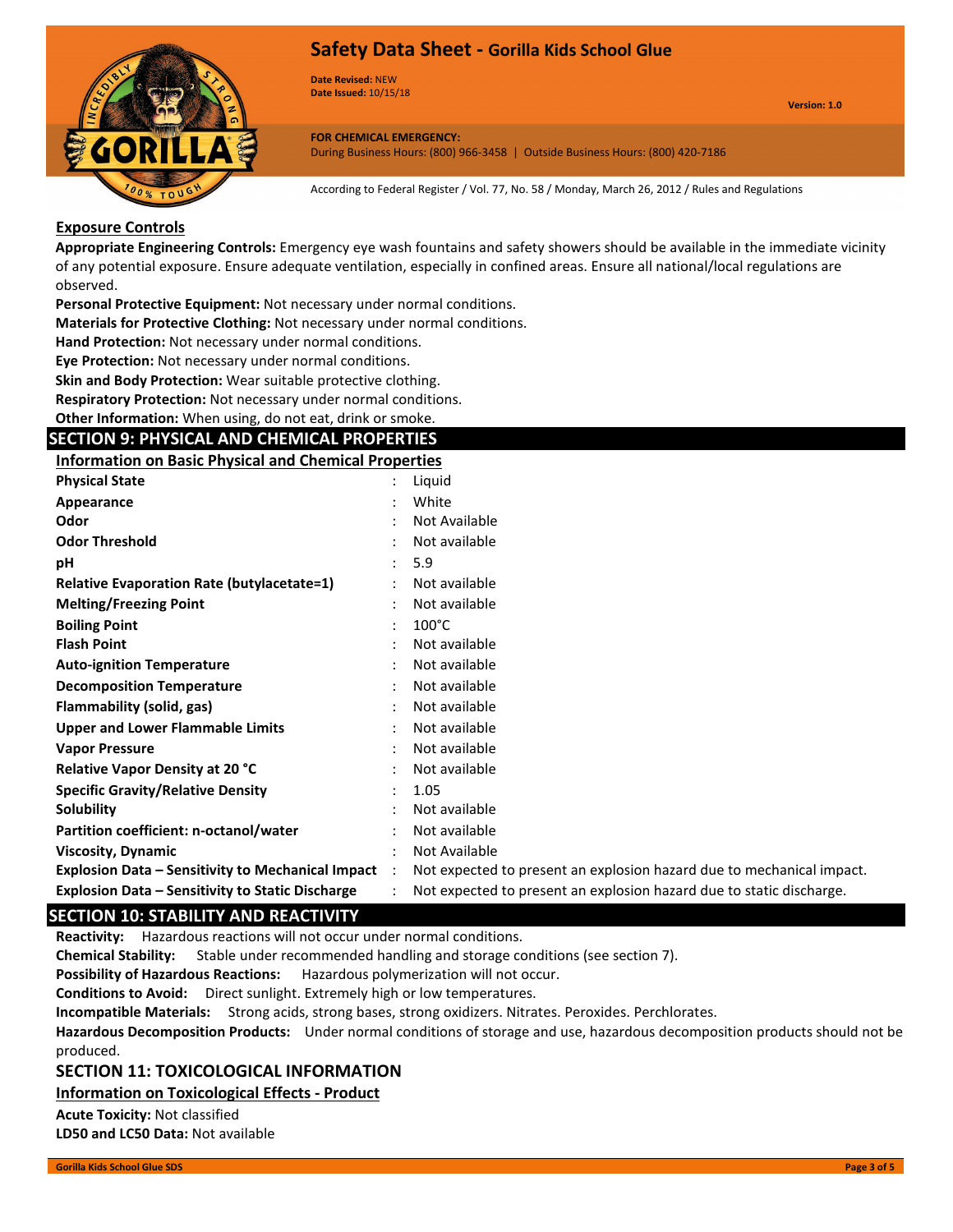

**Date Revised:** NEW **Date Issued:** 10/15/18

**Version: 1.0**

**FOR CHEMICAL EMERGENCY:** During Business Hours: (800) 966-3458 | Outside Business Hours: (800) 420-7186

According to Federal Register / Vol. 77, No. 58 / Monday, March 26, 2012 / Rules and Regulations

**Skin Corrosion/Irritation:** Not classified **Serious Eye Damage/Irritation:** Not classified **Respiratory or Skin Sensitization:** Not classified **Germ Cell Mutagenicity:** Not classified **Teratogenicity:** Not available **Carcinogenicity:** Not classified **Specific Target Organ Toxicity (Repeated Exposure):** Not classified **Reproductive Toxicity:** Not classified **Specific Target Organ Toxicity (Single Exposure):** Not classified **Aspiration Hazard:** Not classified **Symptoms/Injuries After Inhalation:** None expected under normal conditions of use. **Symptoms/Injuries After Skin Contact:** None expected under normal conditions of use. **Symptoms/Injuries After Eye Contact:** None expected under normal conditions of use. **Symptoms/Injuries After Ingestion:** None expected under normal conditions of use. **Chronic Symptoms:** Not applicable **Information on Toxicological Effects - Ingredient(s) LD50 and LC50 Data:**

## **SECTION 12: ECOLOGICAL INFORMATION**

**Toxicity** The components of this material have been reviewed in various sources and no selected endpoints have been identified.

**Persistence and Degradability** Not available

**Bioaccumulative Potential** Not available

**Mobility in Soil** Not available

**Other Adverse Effects**

**Other Information:** Avoid release to the environment.

# **SECTION 13: DISPOSAL CONSIDERATIONS**

**Sewage Disposal Recommendations:** Do not dispose of waste into sewer.

**Waste Disposal Recommendations:** Dispose of waste material in accordance with all local, regional, national, provincial, territorial and international regulations.

### **SECTION 14: TRANSPORT INFORMATION**

| In Accordance with DOT  | Not regulated for transport |
|-------------------------|-----------------------------|
| In Accordance with IMDG | Not regulated for transport |
| In Accordance with IATA | Not regulated for transport |

**In Accordance with TDG** Not regulated for transport

## **SECTION 15: REGULATORY INFORMATION**

**US Federal Regulations**

#### **US State Regulations**

Neither this product nor its chemical components appear on any US state lists.

#### **Canadian Regulations**

This product has been classified in accordance with the hazard criteria of the Controlled Products Regulations (CPR) and the SDS contains all of the information required by CPR.

#### **SECTION 16: OTHER INFORMATION, INCLUDING DATE OF PREPARATION OR LAST REVISION**

| <b>Revision Date</b>                            | $:$ NEW |
|-------------------------------------------------|---------|
| $A + I$ , and $I$ , and $I$ , and $I$ , and $I$ | エレジュー   |

- 
- **Other Information** : This document has been prepared in accordance with the SDS requirements of the OSHA Hazard Communication Standard 29 CFR 1910.1200.